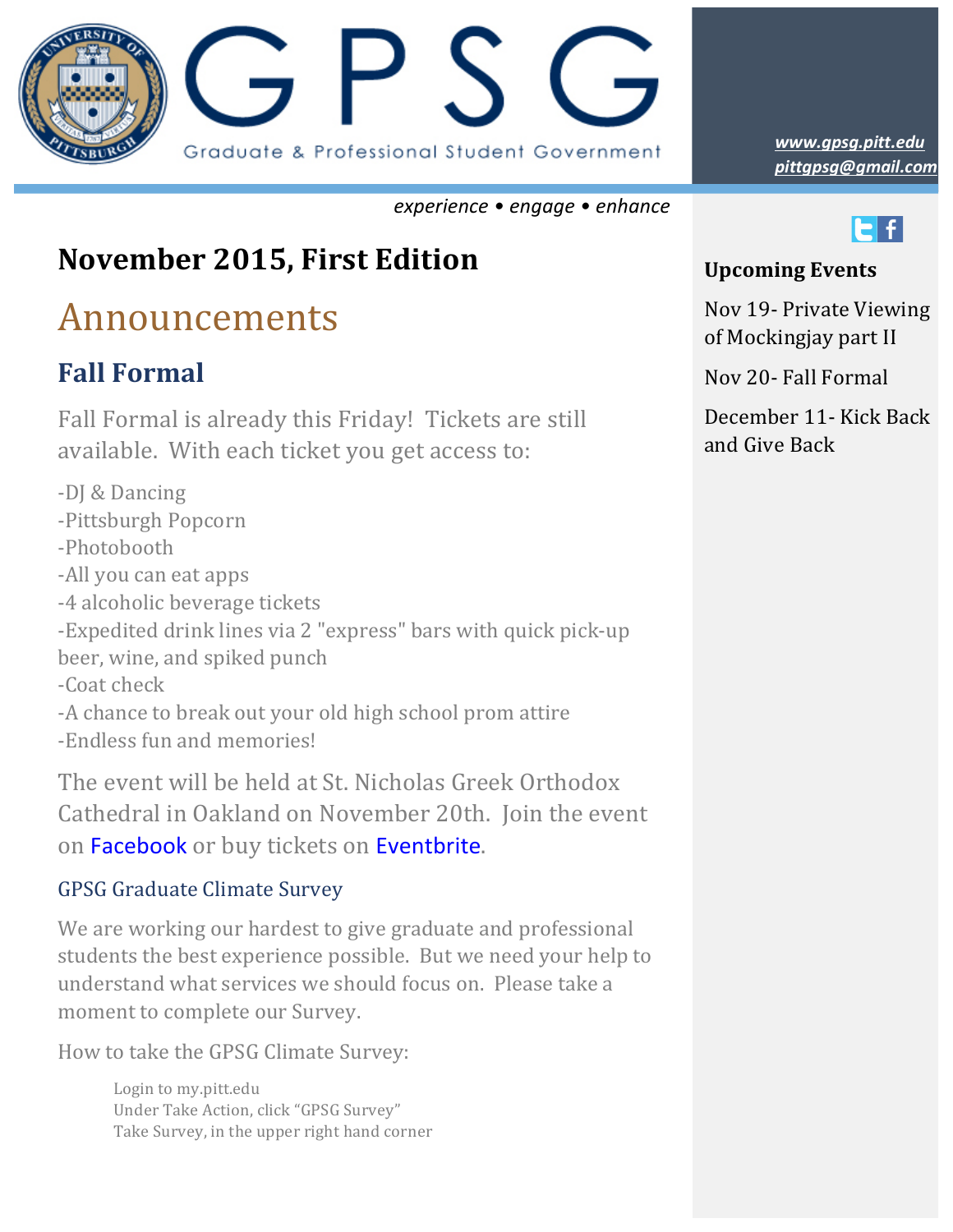#### Mockingjay part II

GPSG will show a private viewing of the Mockingjay part II on November  $19<sup>th</sup>$  at Loews Cinema at the waterfront. Tickets are sold out.

#### Kick Back and Give Back

Take a moment to break from studying for finals and relax with GPSG and do a good deed for the holiday season. On December 11<sup>th</sup> come to the William Pitt Union for tea, hot chocolate, and gift-wrapping for charity! More details will follow.

# **Student Opportunities**

#### The Katz Fall Food Drive

Pittsburgh has a growing population of refugees from countries like Syria, Bhutan, Burma, Iraq, and Somalia. Support local refugees by participating in a food drive for Pittsburgh Food Bank. The food drive will be held from  $10/27$  to  $11/30$  in the Mervis Hall Atrium. They are seeking foods that are from the refugees' countries of origin. Please donate the following items:

Rice (large quantities) Noodles (including Ramen) Beans (Fava, dried soy) **Chickpeas** Dried Dates Dried Figs **Bulgur** Wheat Tahini Curry Powder Puffed Rice Cereal Lentils Vegetable Oil

Want to advertise something in the bulletin? Email your items to communications.gpsg@pitt.edu

### We hope you are all excited for PhD Comics this Spring!